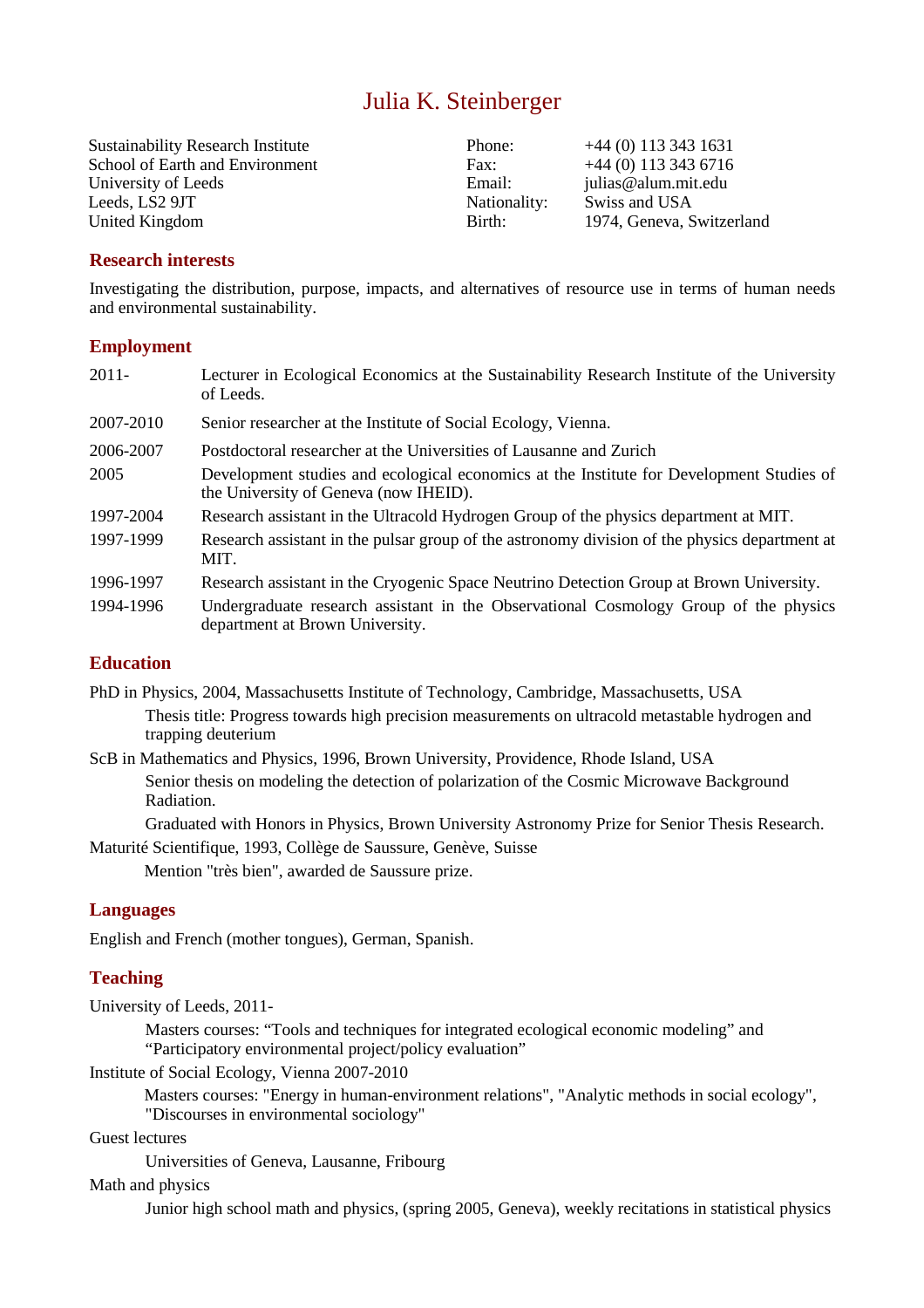#### *Dr. Julia K. Steinberger 2*

(spring 2003, MIT), conducted monthly science exposure and familiarization classes for Boston children aged 6-12 as a volunteer for TTT Foundation (2000-2004, MIT), weekly recitations in mathematics for engineers (1996-1997, Brown University), teaching assistant for a computer-based multivariate calculus course (fall 1994, Brown University).

### **Student supervision**

PhD dissertation:

Marlyne Sahakian, Understanding consumption patterns in Metro Manila, University of Geneva (ongoing).

Masters thesis:

Dominik Wiedenhofer, Spatial analysis of direct and indirect energy use in Australia, Institute of Social Ecology Vienna (ongoing).

Ana Rita de Jesus Carvalho, "Facteurs d'émissions pour les tables Input-Output internationales – cas du dioxyde de soufre", EPFL, 2007.

François Turk, "La compensation de CO2, une réelle diminution de l'effet de serre?", EPFL, 2007.

#### **Awards, membership in academic societies and professional committees**

Elected to the Nominating Committee of the International Society of Industrial Ecology 2010-2011. Lead Author of the Urbanization knowledge module of the IIASA Global Energy Assessment (2008-2010). Member of the International Society of Industrial Ecology since 2007. Member of the International Society of Ecological Economics since 2010.

Award from the Mayor of Cambridge, Massachusetts, recognizing science tutoring (2004).

#### **Computer**

Extensive programming experience with Matlab, C, Simapro (Life-Cycle Analysis software), Autocad, LaTex, Fortran, Audacity on Linux and Windows.

## **Event organization**

|               | 4-6 November 2009: $2nd$ SUME project interface workshop (Sustainable Metabolism for Europe) at the<br>Institute of Social Ecology in Vienna.                                    |
|---------------|----------------------------------------------------------------------------------------------------------------------------------------------------------------------------------|
|               | November 18 2005: High-level discussion panel at the United Nations World Summit for the Information<br>Society in Tunis on "Information and Communication Technology for Peace" |
| March 6 2004: | Conceived and organized "Depleted Uranium: Toxic Contaminant or Necessary<br>Technology" conference at MIT.                                                                      |
| June 6 2002:  | Organized pre-commencement concert and showing of documentary "Life and Debt"<br>by Stephanie Black at MIT.                                                                      |
| 2001-2002:    | Organized "Whose World Economy?" weekly documentary film series at MIT.                                                                                                          |

#### **Peer-reviewed publications**

- Steinberger, JK; Krausmann, F (2011) Material and energy productivity. *Environmental Science and Technology*: **45**(4): 1169-1176 http://dx.doi.org/10.1021/es1028537
- Gingrich, S; Kuskova, P; Steinberger, JK (2011) Long-term changes in CO2-emissions in Austria and Czechoslovakia - identifying the drivers of environmental pressures *Energy Policy* **39**(2): 535-543 http://dx.doi.org/10.1016/j.enpol.2010.10.006
- Sahakian, M; Steinberger, JK (2011) Energy Reduction Through a Deeper Understanding of Household Consumption: Staying Cool in Metro Manila. *Journal of Industrial Ecology*: forthcoming.
- Steinberger, JK; Roberts, JT (2010): From constraint to sufficiency: the decoupling of energy and carbon from human needs, 1975-2005. *Ecological Economics* http://dx.doi.org/10.1016/j.ecolecon.2010.09.014
- Steinberger, JK; Krausmann, F; Eisenmenger, N (2010): Global patterns of material use: a socioeconomic and geophysical analysis. *Ecological Economics* **69**(5), pp. 1148-1158. http://dx.doi.org/10.1016/j.ecolecon.2009.12.009
- Weisz, H; Steinberger, JK (2010): Reducing energy and materials flows in cities. *Current Opinion in*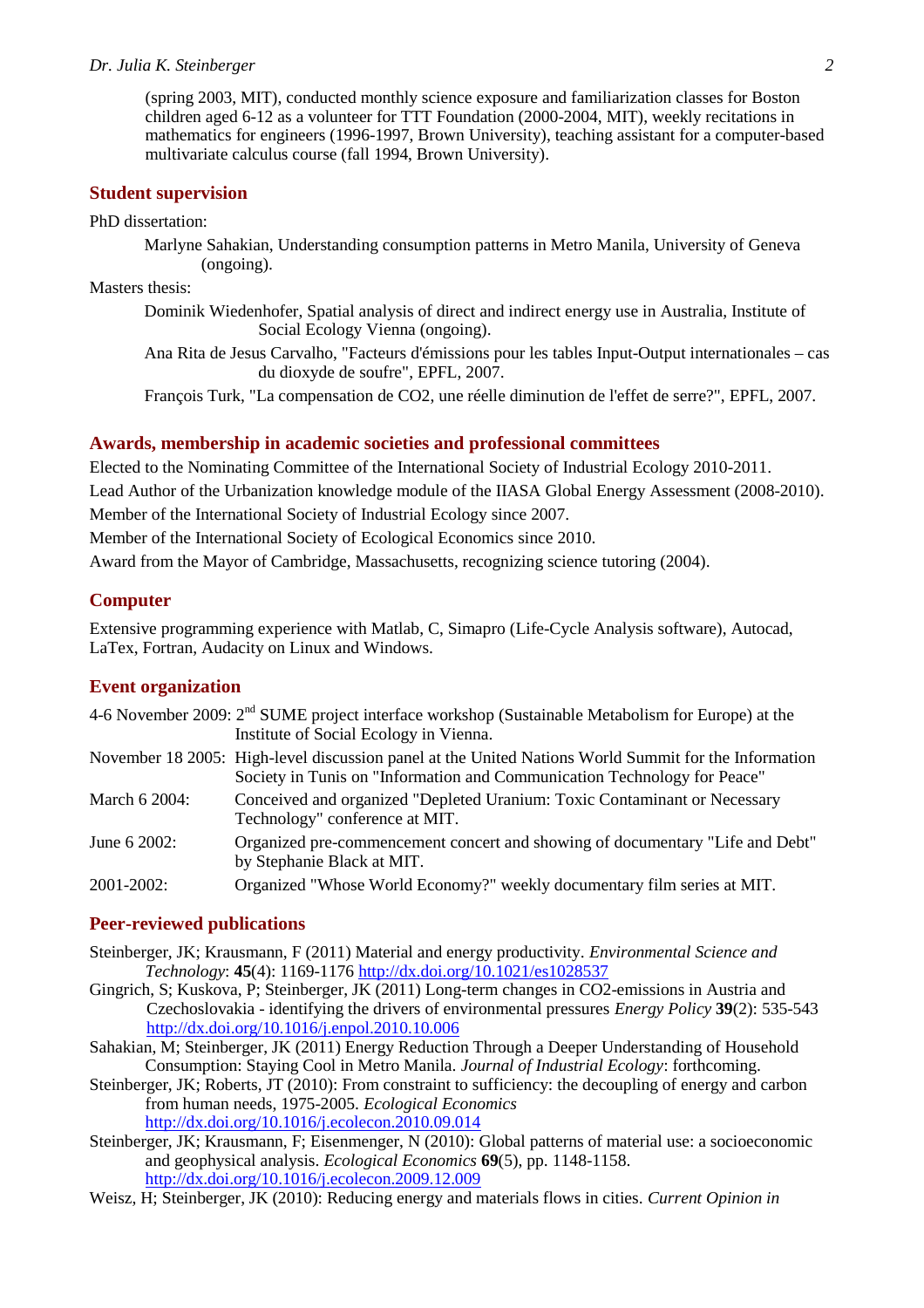*Environmental Sustainability* **2**(3), pp. 185-192. http://dx.doi.org/10.1016/j.cosust.2010.05.010

- Kennedy, C; Steinberger, JK; Gasson, B; Hansen, Y; Hillman, T; Havranek, M; Pataki, DE; Phdungsilp, A; Ramaswami, A; Villalba Mendez, G (2010): Methodology for inventorying greenhouse gas emissions from global cities. *Energy Policy* **38**(9), pp. 4828-4837. http://dx.doi.org/10.1016/j.enpol.2009.08.050
- Binder, CR; Feola, G; Steinberger, JK (2010): Considering the normative, systemic and procedural dimensions in indicator-based sustainability assessments in agriculture. *Environmental Impact Assessment Review* **30**(2), pp. 71-81. http://dx.doi.org/10.1016/j.eiar.2009.06.002
- Steinberger, JK; Friot, D; Jolliet, O; Erkman, S (2009): A spatially explicit life cycle inventory of the global textile chain. *International Journal of Life Cycle Assessment* **14**(5), pp. 443-455. http://dx.doi.org/10.1007/s11367-009-0078-4
- Steinberger, JK; van Niel, J; Bourg, D (2009): Profiting from negawatts: reducing absolute consumption and emissions through a performance-based energy economy. *Energy Policy* **37**(1), pp. 361-370. http://dx.doi.org/10.1016/j.enpol.2008.08.030
- Kennedy, C; Steinberger, JK; Gasson, B; Hansen, Y; Hillman, T; Havranek, M; Pataki, DE; Phdungsilp, A; Ramaswami, A; Villalba Mendez, G (2009): Greenhouse gas emissions from global cities. *Environmental Science and Technology* **43**(19), pp. 7297-7302. http://dx.doi.org/10.1021/es900213p
- Steinberger, JK (2008): Book review of Sustainable Energy: Choosing Among Options by J. W. Tester, E. M. Drake, M. W. Golay, M. J. Driscoll, and W. A. Peters and Energy at the Crossroads: Global Perspectives and Uncertainties by V. Smil. *Journal of Industrial Ecology* **12**(2), pp. 248-249
- Steinberger, JK (2008): Book review of Sustainability Indicators A Scientific Assessment edited by Tomas Hak, Bedrich Moldan and Arther Lyon Dahl,. SCOPE Volume 67. *Journal of Industrial Ecology* **12**(5/6), pp. 802-804
- Landhuis, D; Matos, L; Moss, SC; Steinberger, JK; Willmann, KVL; Greytak, TJ; Kleppner, D (2003): Inelastic Collision Rates of Trapped Metastable Hydrogen. *Physical Review A* **67**, pp. 022718
- Kaspi, VM; Chakrabarty, D; Steinberger, JK (1999): Precision timing of two anomalous X-ray pulsars. *Astrophysical Journal* **525**(1), pp. L33-L36
- Keating, B; Timbie, P; Polnarev, A; Steinberger, JK (1998): Large angular scale polarization of the cosmic microwave background radiation and the feasibility of its detection. *Astrophysical Journal* **495**(2), pp. 580-596

#### **Book chapters, conference proceedings, reports, PhD thesis**

- Wiedenhofer, D; Lenzen, M; Steinberger, JK (2011) Spatial and Socio-Economic Drivers of Direct and Indirect Household Energy Consumption in Australia. Landscapes of Urban Consumption. Ed: P. W. Newton.
- Erb, K-H; Mayer, A; Krausmann, F; Lauk, C; Plutzar, Steinberger, JK; Haberl H (2011). The interrelations of future global bioenergy potentials, food demand and agricultural technology. Socioeconomic and environmental impacts of biofuels: Evidence from developing nations. Eds: A. Gasparatos and P. Stromberg. Cambridge, Cambridge University Press: forthcoming.
- Steinberger, JK; Krausmann, F (2010): What do economic resource productivities measure?, in: Proceedings of the International Society for Ecological Economics conference: Advancing sustainability in a time of crisis, 22-25 August 2010, Oldenburg - Bremen, Germany. 1-22.
- Fischer-Kowalski, M; Krausmann, F; Steinberger, JK; Ayres, RU (2010): Towards a low carbon society: Setting targets for a reduction of global resource use., in: Vienna: IFF Social Ecology, Social Ecology Working Paper , 1-37. http://www.uni-klu.ac.at/socec/downloads/WP115\_web.pdf
- Erb, K-H; Haberl, H; Krausmann, F; Lauk, C; Plutzar, C; Steinberger, JK; Müller, C; Bondeau, A; Waha, K; Pollack, G (2009): Eating the planet: Feeding and fuelling the world sustainably, fairly and humanely - a scoping study. Report commissioned by Compassion in World Farming and Friends of the Earth, UK, in: Vienna, Potsdam: Institute of Social Ecology and PIK Potsdam, Social Ecology Working Paper , 1-132. http://www.uni-klu.ac.at/socec/downloads/WP116\_WEB.pdf
- Blanc, I., Friot, D., Cabon, J., Mäenpää, I., Steinberger, J., Krausmann, F., Erb, K.-H., Tukker, A., Vercalsteren, A., and Van Hoof, V. (2009): *Evaluation of Environmental Accounting Methodologies for the assessment of global environmental impacts of traded goods and services. Report to SKEP.*
- Steinberger, JK; van Niel, J; Bourg, D (2008): Vers une économie fondée sur la performance énergétique. *La Revue Durable* (31), pp. 46-50
- Steinberger, JK; Friot, D; Jolliet, O; Erkman, S (2007): Location-specific global product LCI : a textile case study, in: Paper presented at the 3rd International Conference on Life Cycle Management, University of Zurich, 27-29 August 2007. Zürich: